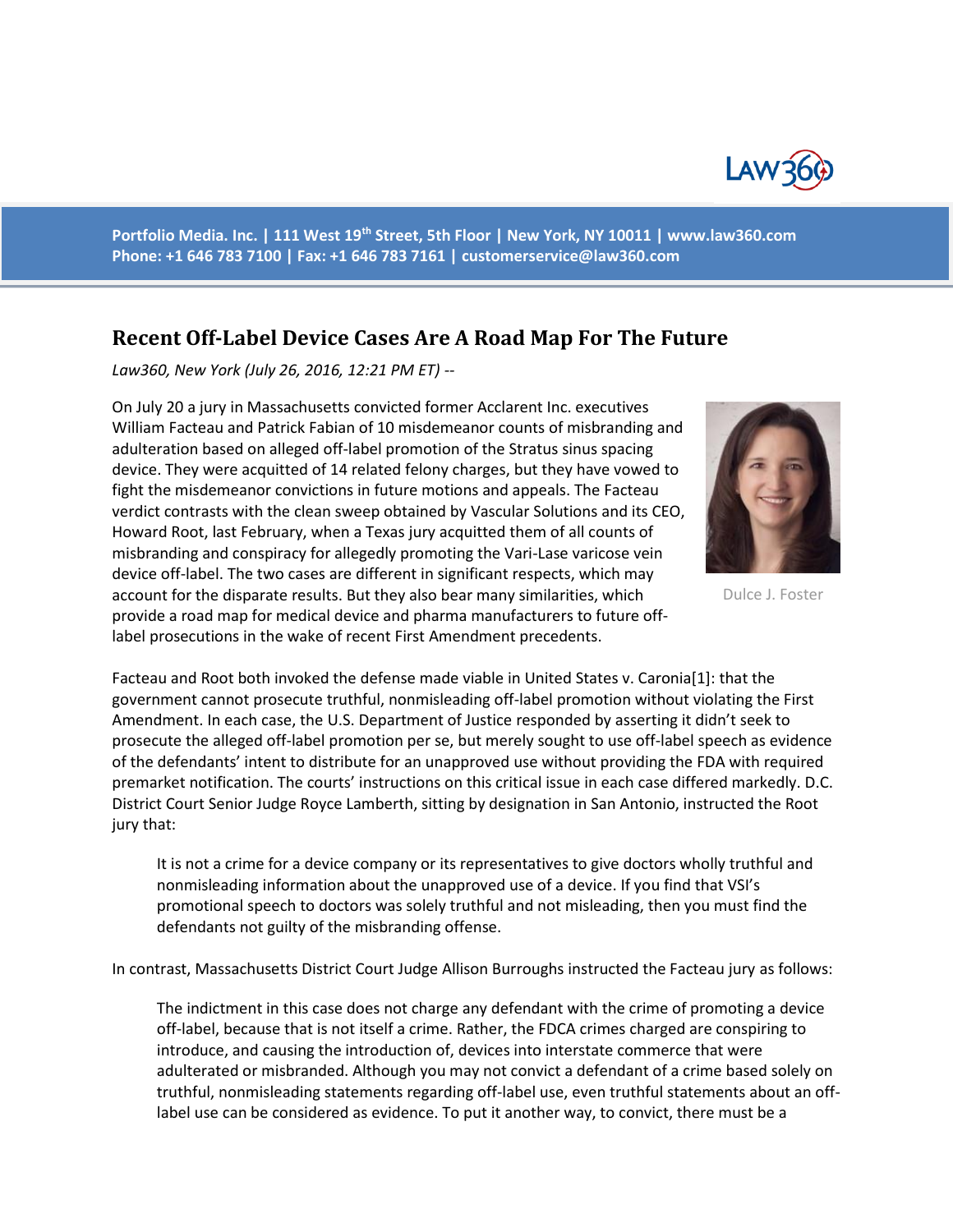criminal act. Truthful, nonmisleading speech cannot be a criminal act in and of itself, but it can be evidence and therefore used by you to determine whether the government has proved each element of each offense beyond a reasonable doubt, including the element of intent.

So while the Root court was silent on the government's "evidence of intent" theory — and even appeared to foreclose a verdict based on it  $-$  the Facteau court clearly embraced it.

One may question whether the jury instruction on this point made a significant difference in Root, since the defense was based largely on an entirely different question: whether the general, cleared indications for Vari-Lase actually included the specific use in question. But whether the instruction had an impact on the verdict in Facteau cannot seriously be disputed. The jury specifically found in that case that the product's labeling was not false or misleading, and that the product did not lack adequate instructions for use. Had the jury been instructed as it had in Root, these findings would have made the misdemeanor convictions unlikely, if not impossible.

Whether the Root instruction, or the Facteau instruction, is correct remains to be seen. Facteau's attorneys have stated that in future challenges to the verdict they will argue the jury instructions impermissibly allowed convictions based on truthful, nonmisleading statements, in violation of the First Amendment: so the government's "evidence of intent" theory will be directly in the defendants' crosshairs on appeal. Until a decision is reached on this issue, and adopted by a majority of circuit courts, manufacturers should continue to be wary of the risk that truthful off-label promotion will simply be recast as "evidence of intent" in a future misbranding prosecution.

Although this question — whether the government may properly use off-label speech as evidence of intent to misbrand — is likely to remain unsettled for years to come, both Root and Facteau offer clues to the government's future off-label prosecution strategies, notwithstanding how that question is resolved. For example, both indictments included felony conspiracy counts for allegedly defrauding the FDA. "The defendants knew they intended to sell the device for a use not covered by their 510(k) notification and defrauded the FDA by failing to disclose that at the time," or so the argument goes. The difficulty with this argument is that it's hard to make fraud charges stick: Root and Facteau were both acquitted of fraud. If a company clears a device for one use with knowledge that doctors are likely to use it for another, has the company defrauded the FDA? In September 2015, the FDA formally proposed dropping the "knowledge" prong from its intended use rules, and has actively disavowed any interpretation of its regulations as allowing prosecution based on mere knowledge that a drug or device will be put to an off-label use.[2] But what if the company actually developed the device for the uncleared purpose and then marketed it that way in Europe when its application to clear that use in the U.S. was rejected? Is that enough to show fraud? While the line between "fraud" and future or past intention is murky at best, the government seems poised to use this strategy whenever possible.

Prosecutors will also stretch the definition of "misleading" promotion in an effort to occupy the space left open by First Amendment case law. The maxim that the First Amendment does not protect lies has never been questioned, but what makes something "misleading?" Prosecutors are likely to argue that promotion is "misleading," based not only on affirmative misrepresentations, but also on what was omitted from sales presentations. Is it misleading to market a device for an uncleared use without affirmatively stating at the time that the use isn't cleared? This claim appeared in both Facteau and Root. Is it misleading to withhold information about unfavorable (and unpublished) clinical study results regarding an off-label use — even if the FDA's own guidelines discourage distributing such results? The government in Root made similar assertions. Manufacturers should be mindful that sales representatives can be called into question not just for what they say, but also for what they *don't* say to